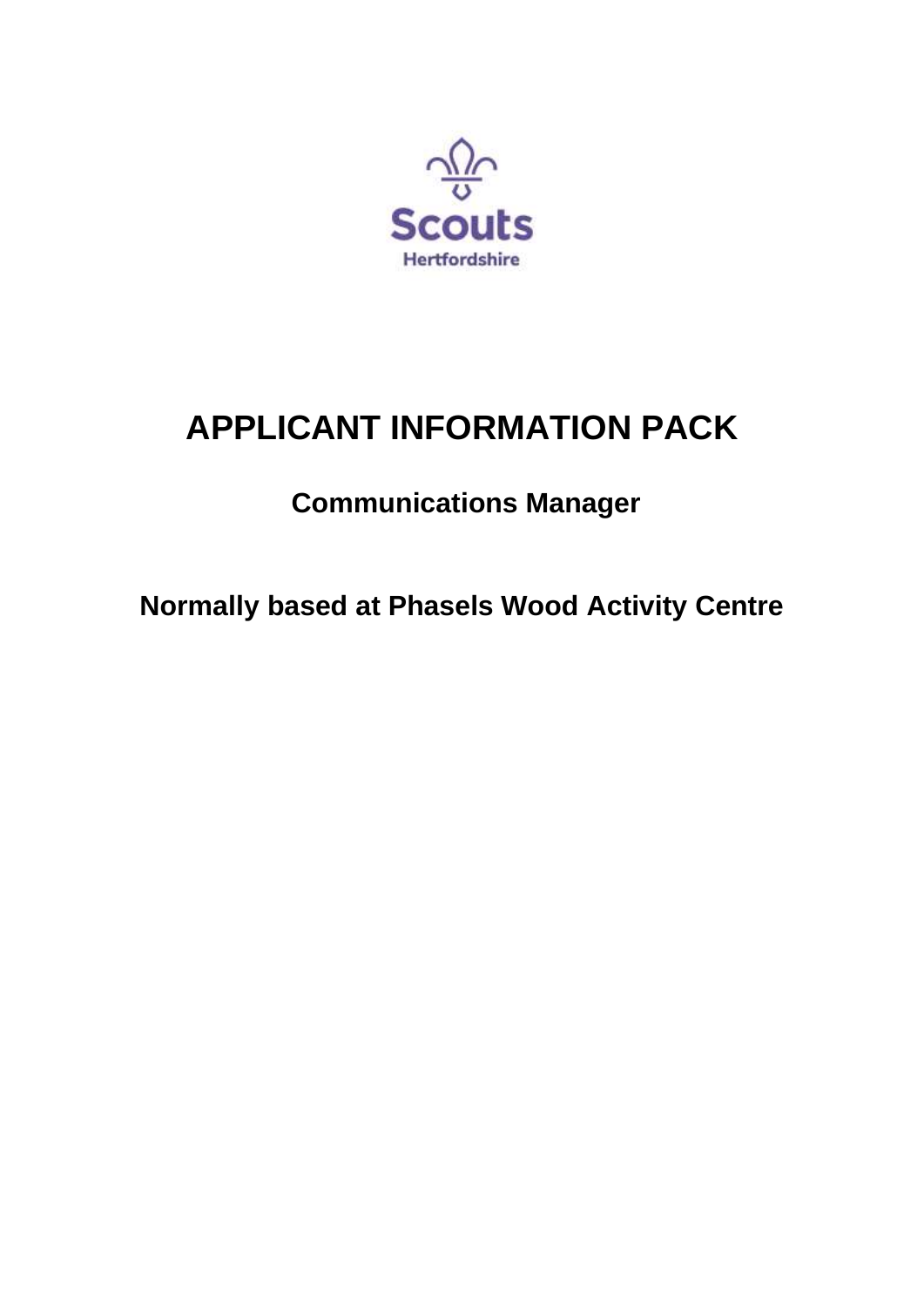

#### **ABOUT US**

Scouting in Hertfordshire began formally in 1908, with 16 Districts, after Percy Everett met with Lord Baden-Powell at a dinner party and was encouraged to form a Scouting structure in the County. Hertfordshire now covers 18 Districts, split into over 180 Groups.

With such a big emphasis on adventure and outdoors in Scouting, Hertfordshire offers four Activity Centres within the County for day visits, camping and adventure needs. We also offer one centre in Scotland for trips further afield.

The four sites in Hertfordshire are:

**Phasels Wood Activity Centre**, based in Kings Langley. This site has been a Scout Activity Centre and Camp site for over 85 years and covers an area of 95 acres in rural Hertfordshire: 30 acres of woodland, 30 acres of rolling meadowland and a large 30 acre field. The site offers a choice of camping and indoor accommodation, as well as plenty of activity options for groups of all sizes.

**Tolmers Activity Centre**, based in Cuffley. This site has 70 acres of camping fields offering activities for small or large groups and can be combined with camping trips or indoor residential stays.

**Well End Activity Centre**, based in Borehamwood. With 5 acres of meadow, four acres of enclosed woodland and a range of activities. There are a range of camping, indoor and meeting spaces on offer.

**Harmer Green Activity Centre**, based in Welwyn. Offering 44 acres of woodland, this site is available to book by Hertfordshire Groups for daytime and evening visits to support the delivery of the Scouting programme. Access to the site is on foot only at the moment.

The fifth site in Scotland is:

**Lochearnhead Activity Centre**, based in Sterling. The site consists of a converted railway station and is currently undergoing a major refurbishment to extend and improve our offering of indoor spaces for dining and sleeping in addition to our outdoor space for camping. The site is perfectly located in the Loch Lomond and Trussocks National Park where plenty of outdoor activities are available.

Hertfordshire Scouts offer a wide range of activities to our customers including: Abseiling, Aeroball, Archery, Climbing Wall, Crate Stacking, Cresta Run, High Ropes, Ice Climbing, Kayaking, Orienteering, Pedal Karts, Rifle Shooting, Revolving Climbing Wall and Traverse Wall, Underground Tunnel System and Zip Wire. We also run mobile activity equipment for offsite events, as well as providing private parties and catering for centre visitors.

Further details of the Centres and activities can be found on our website at www.hertfordshirescouts.org.uk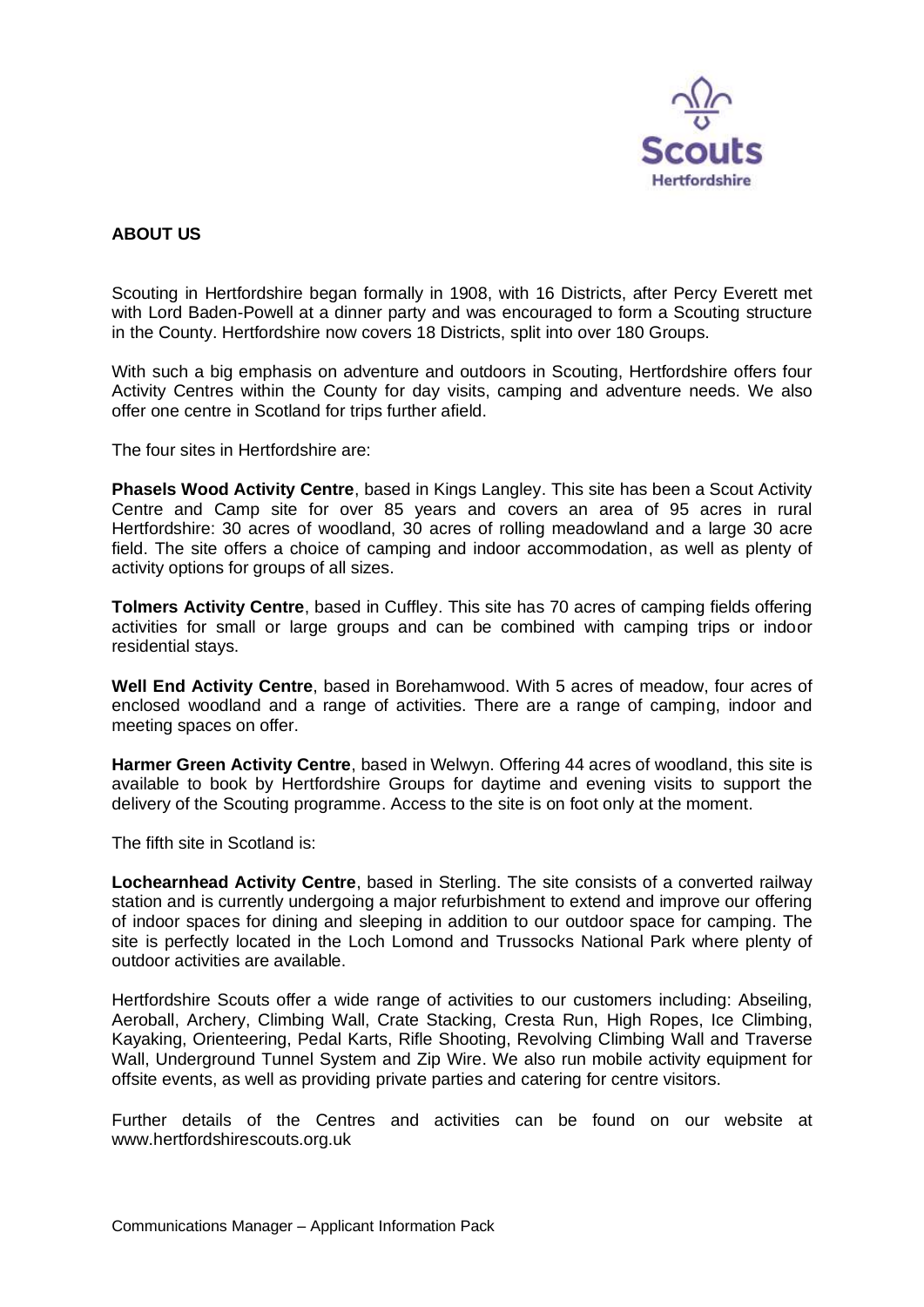

Scouts  $\frac{\sqrt{3}}{10}$ 

Linguide and a high

#### **The Scout Association Vision & Values**

Everything we do in Hertfordshire Scouts is undertaken in line with The Scout Association, so it is important that all our staff are aware and understand their Vision and Values.

Vision:

By 2025 we'll have prepared more young people with skills for life, supported by amazing leaders delivering an inspiring programme.

We'll be growing, more inclusive, shaped by young people and making a bigger impact in our communities.

Values:

Integrity - We act with integrity; we are honest, trustworthy and loyal. Respect - We have self-respect and respect for others. Care - We support others and take care of the world in which we live. Belief - We explore our faiths, beliefs and attitudes. Co-operation - We make a positive difference; we co-operate with others and make friends.

#### **Hertfordshire Scouts Strategy for 2021-2023:**

Hertfordshire Scouts will be working on the delivery of the workstreams set out in the Scouts Vision 2025

#### Pillars of the Scouts Vision 2025

Focus on the areas that we can be better at and influence locally

| Programme                                                                                                                                | People                                                                                                                             | Perception                                                                                                                                       |
|------------------------------------------------------------------------------------------------------------------------------------------|------------------------------------------------------------------------------------------------------------------------------------|--------------------------------------------------------------------------------------------------------------------------------------------------|
| <b>Support quality</b><br>programmes                                                                                                     | Improve the volunteer<br>journey                                                                                                   | <b>Transforming our image</b>                                                                                                                    |
| Develop amazing<br>leaders<br>"Off the Shelf"<br>٠<br>programme<br>Online information and<br>٠<br>booking - accessible to<br>all leaders | Transform adult<br>recruitment<br>Simpler training<br>Better online resources<br>Effective and targeted<br>internal communications | · Brand roll out<br>Resources to promote<br>the benefits of Scouting<br>Support local PR<br><b>Initiatives</b><br>Ensure effective<br>Governance |
|                                                                                                                                          | Engage with HQ led transformation of the rest                                                                                      |                                                                                                                                                  |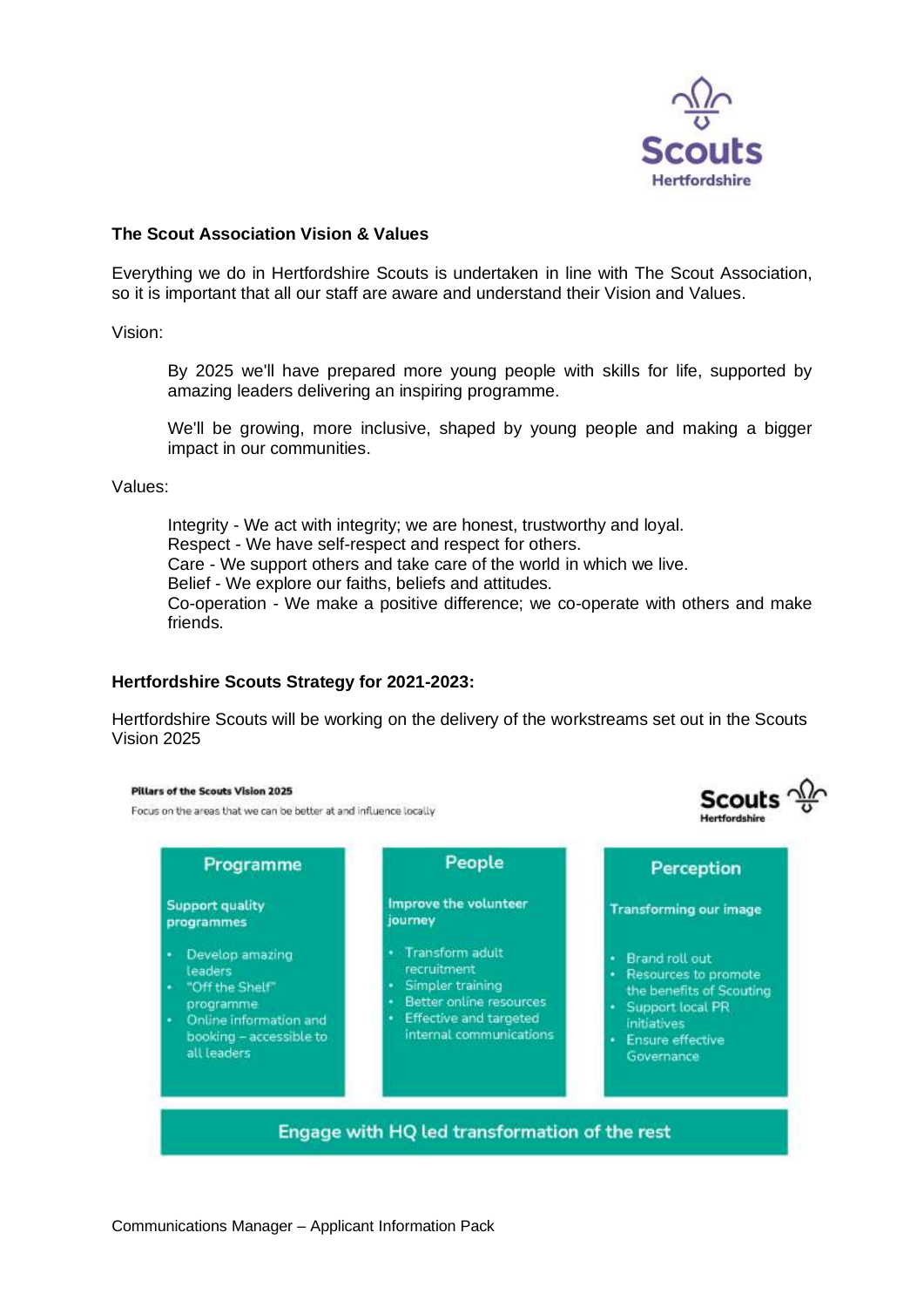

Locally we will emphasise:

- Supporting the resumption of face-to-face Scouting,
- Recovering our youth and leader membership numbers through a focus on group **Scouting**
- A focus on governance and risk management
- Safe re-opening of our Activity Centres, prioritising Scouting users
- Financial recovery, including servicing our CBILS loan and re-building reserves

Deliver a "One Team" approach across the County Team through the implementation of "Team Herts", building cross functional relationships between sections, activities team and adult support functions

Recruit talented individuals to key roles in the County Team, review existing posts to ensure "round peg in a round hole" across the board

Develop stronger two-way communication with District Commissioners to support them in the maintenance of existing groups and the delivery of growth

To deliver a "fit for purpose" digital foundation – through our digital strategy

Enhance our influence with key partners and supporters, ensure we have a fair share of voice in the broader Hertfordshire Youth community

Support the strengthening of training and governance across the membership

Our aim is to restore our membership to 2020 census levels by 2023, with 20,000 members by 2025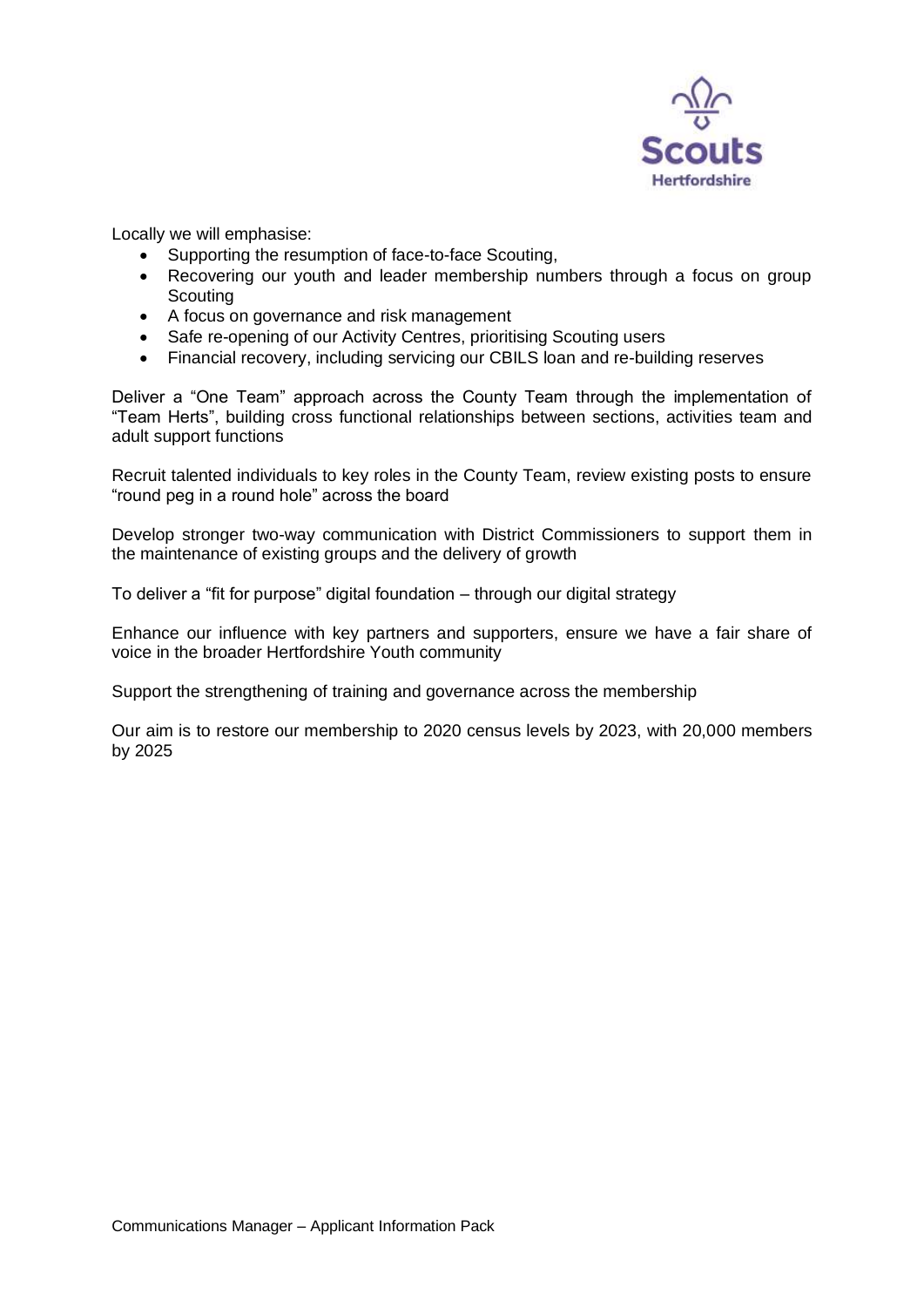

#### **Hertfordshire Scouts Structure**



#### **The County Executive & The Activity Centres Management Committee**

Hertfordshire County Scout Council is a Registered Charity and it's Executive Committee, which comprises the Trustees, maintains an overview of all Scouting and commercial activity. The County Commissioner and County Chairman take a particular interest in County's Activity Centres, as does the County Treasurer. Specific members of the Executive Committee take a lead in various aspects of site business, such as remuneration, safeguarding and health and safety. A member of the Executive Committee chairs the Activity Centres Management Committee.

The Activity Centres Management Committee (ACMC) meets throughout the year and reports back regularly to the County Executive. The Committee, including the Manager, Activity Centres & Support Functions, is responsible for the long-term strategic planning for all County sites, maintaining a financial overview as well as overseeing what is happening and dealing with matters of urgency. The Committee appoints specialists to advise when necessary.

#### **Manager, Activity Centres & Support Functions**

The Manager, Activity Centres & Support Functions has overall responsibility for the managerial and operational aspects of our Activity Centres and County Support functions. They are responsible for staff management and deployment, budgets, performance, recruitment, health & safety and the overall customer experience. They are supported by HR, County Secretary, Chair of the ACMC and County ASU Manager.

Communications Manager – Applicant Information Pack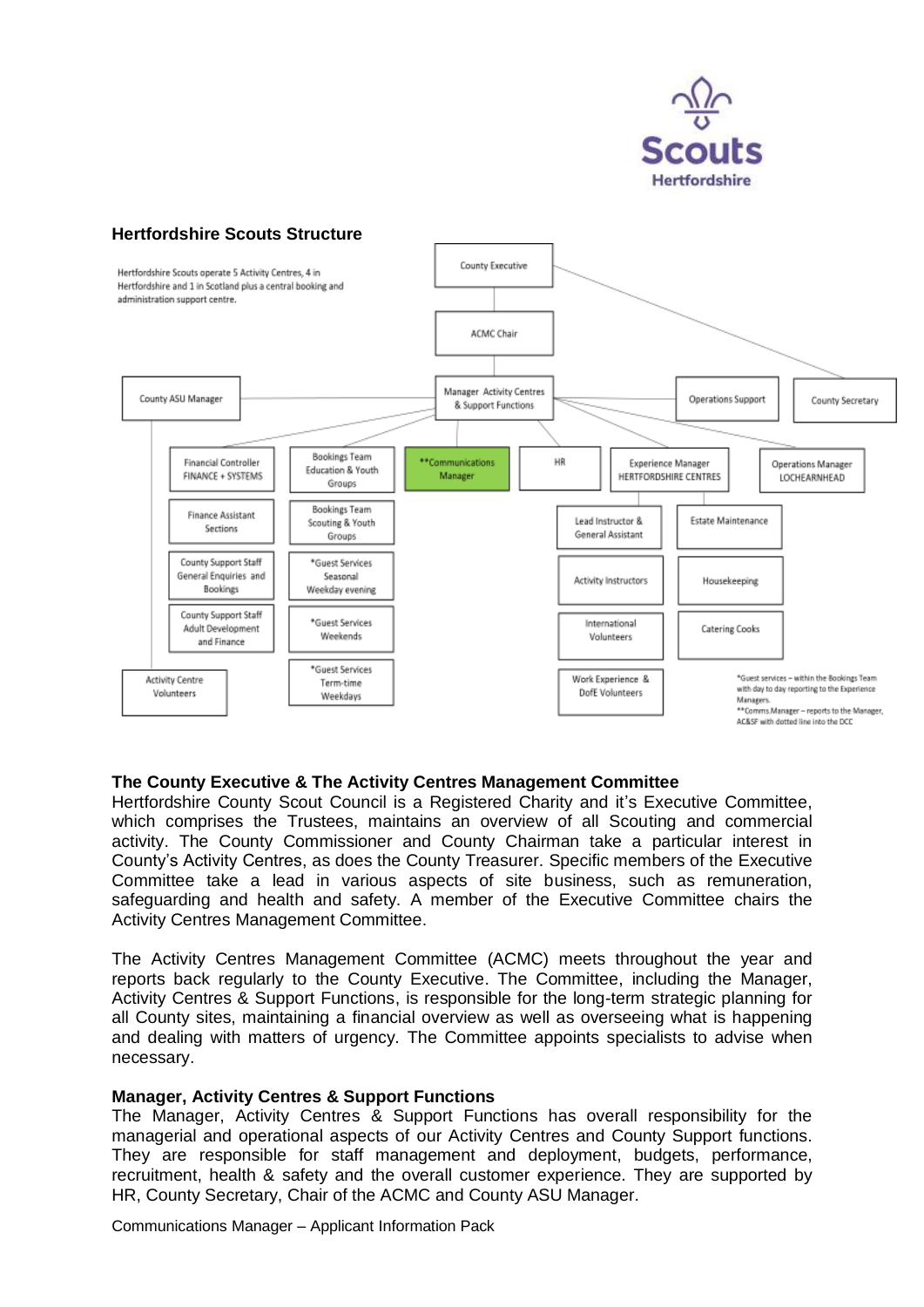

#### **Experience Managers**

The Experience Managers have day to day responsibility of running the four Hertfordshire Activity Centres and support the Manager, Activity Centre and Support Functions in delivering the overall strategic plan and operational activities. They are responsible for ensuring the whole experience for the customer is positive, from the moment they come on site, to the moment they leave, and that the staff display professionalism and excellent customer service at all times. They ensure all buildings and grounds are ready in advance of the customer arriving and put together staff rotas to make sure all activities can be delivered appropriately and as requested. Experience Managers are also able to deliver activities and provide hands-on maintenance knowledge.

#### **Bookings Team**

The Bookings Team are responsible for the design and delivery of quality programmes for our customers, which predominantly are from Scouting, Guiding, Youth Groups or Schools. The team aims to discuss their needs and provide safe, fun, educational, high quality and memorable programmes and experiences.

#### **Guest Services**

Our Guest Services team provide excellent customer service during the day when required, as well as providing our essential out of office hours customer service. They are the face of Hertfordshire Scouts in the evenings (during the summer months) and during the weekends (year-round). They have varied responsibilities, dependent on how many and the type of groups visiting the Activity Centres. During busy periods they will be meeting & greeting customers, providing information and appropriate equipment for the activities, checking the customer has everything they need, making booking amendments on the booking system, addressing issues which arise and locking up at the end of the sessions. During quieter months they will provide additional admin support to our Bookings team and Finance Department. The Guest services will work with the Experience Managers and Bookings team to ensure all the customer needs are met.

#### **Other Functions**

Within the team we also have staff responsible for Finance, Marketing and Communications. These Support Functions aid the smooth running of the operations of the Hertfordshire Scouts sections, to ensure that our events and services are appropriately marketed, and that we are meeting our charities' obligations.

#### **Activities Team**

Our Lead Instructors and General Assistants combine both supervision and hands on activity delivery. They act as the focal point for visitor activity enquiries. They work with our Management team, Bookings Team and Guest Services to ensure that they and their team deliver high quality, safe, activity experiences and help to create innovative programmes and learning experiences for our customers. They also use their practical skills to ensure that the Centres are always looking at their best. This team is at the heart of delivering a quality customer experience.

#### **Estate Maintenance**

Our four Hertfordshire Activity Centres offer very different experiences to our customers, from the basic camping experience for Scout groups through to corporate team away days. All our customers expect the Centres to be ready for their visit and for everything to be

Communications Manager – Applicant Information Pack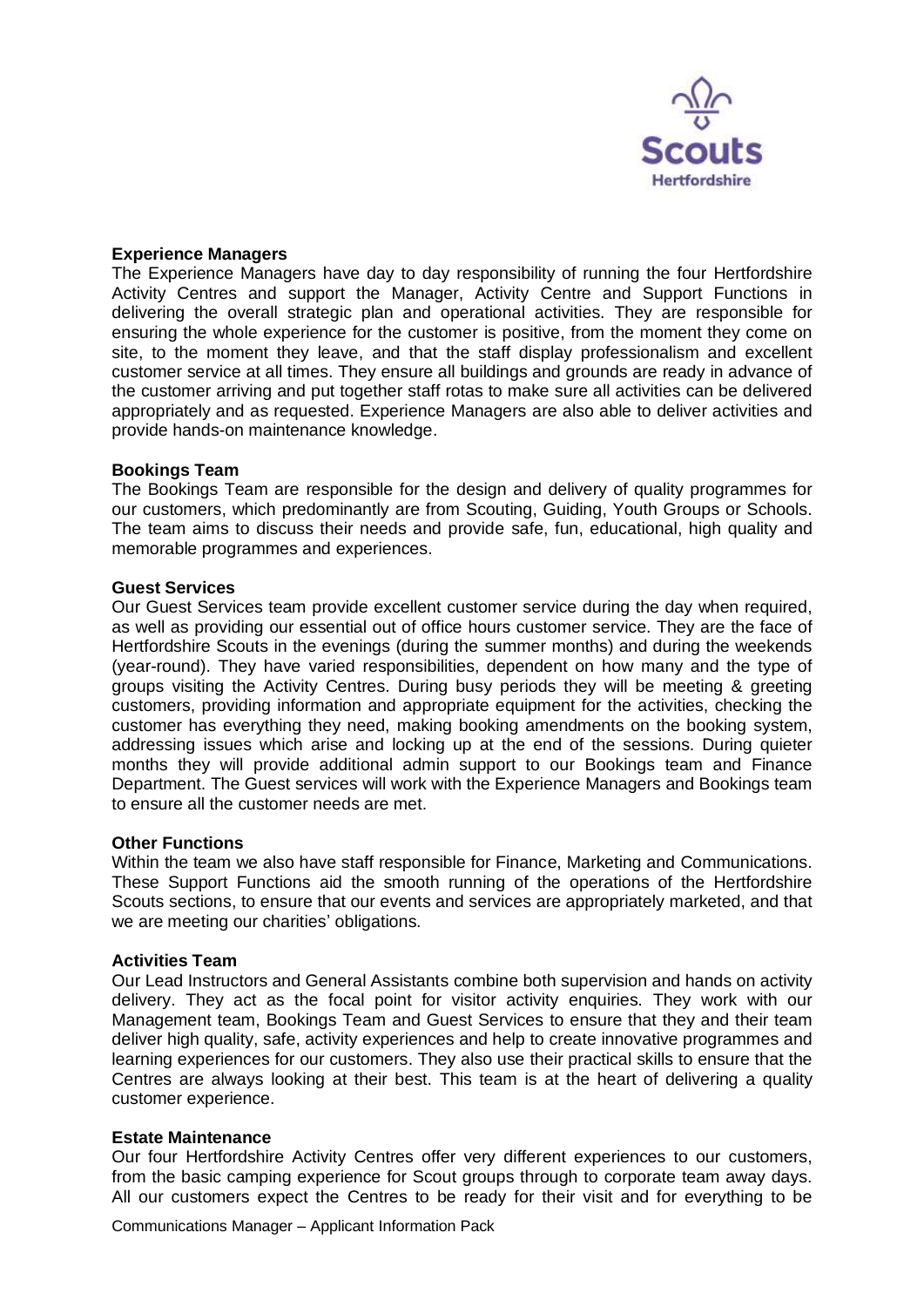

functioning appropriately. This means that it is essential the buildings are maintained and presented to a high standard, the toilet and shower blocks are all working well, the equipment and vehicles are all maintained and checked regularly and that the land at each Centre is looked after appropriately. Seasonally this role changes as the summer months involve a great deal of grass cutting while the winter months allow for more maintenance and planning activities to be undertaken. Estate Maintenance work with all areas of the team responding to customer feedback and looking ahead to upcoming bookings and prepping appropriately, all the while making sure that all our Health and Safety standards are met.

#### **Activity/Catering/House Keeping Staff – Casual hours**

These staff are critical to the success of our team and play a key role in the experience our customers receive. Our Activity staff will either already have qualifications and training to be able to run our activities or will be willing and able to be trained in order to support our permanent Instructors. Day to day duties which our Activity staff get involved in are wide ranging including preparing and running activities, meeting and greeting customers, catering, cleaning, site maintenance or any ad hoc requirements.

Our pool of cooks and house keepers are essential to our team as we offer catering packages to enhance our customer's experience and have several residential and indoor spaces across our Centres which need to be cleaned and prepped before and after each visit.

All our staff can be assigned to work at any of our Hertfordshire sites and the hours of work, including weekends and evenings, will be dependent on what the customer has requested.

#### **Volunteers**

We are also supported, mainly at weekends, by a large number of Activity Centre volunteers and throughout the year, by international volunteers who partake in a 6 month or 12 month programme.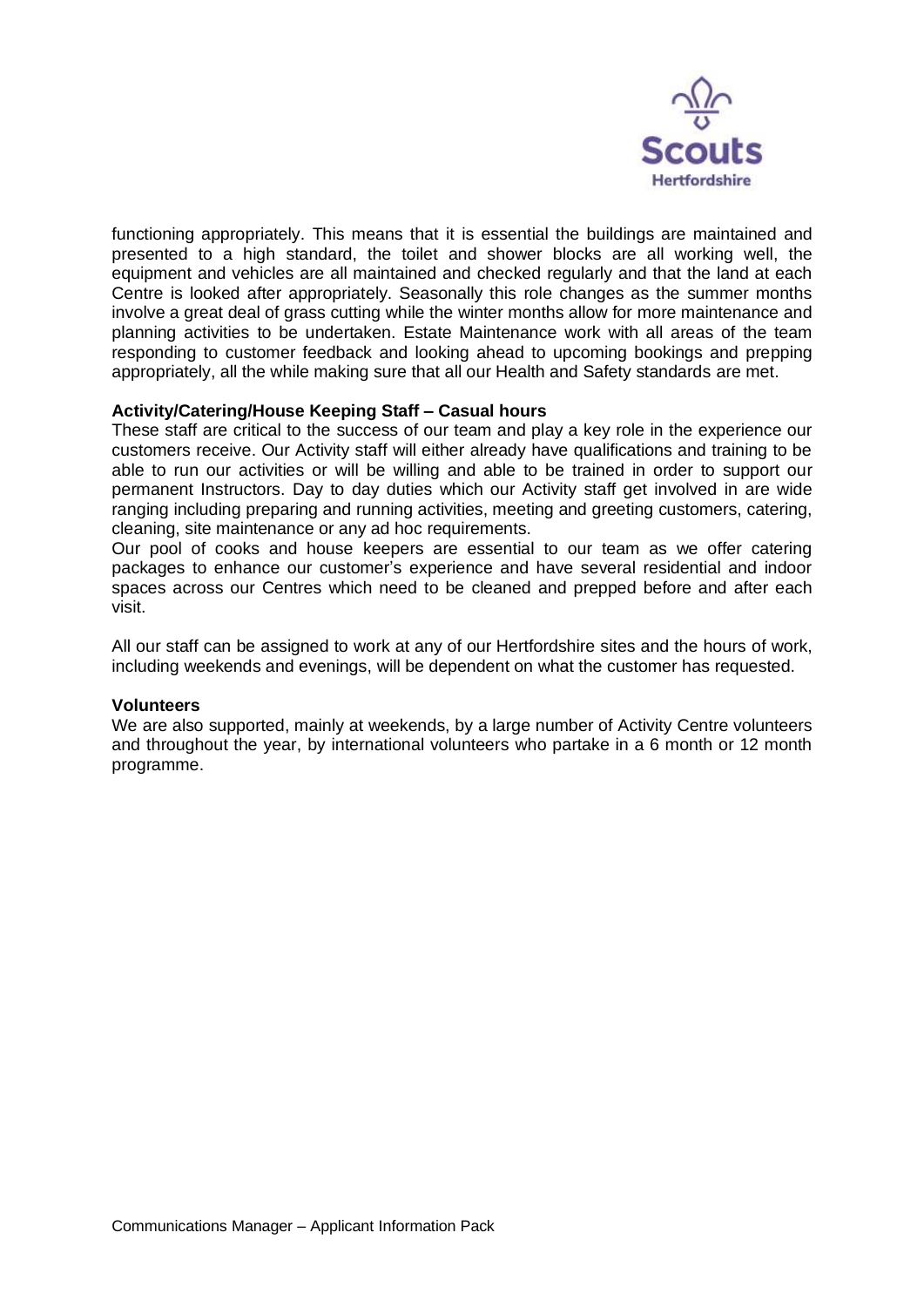

#### **Communications Manager**

#### **The main tasks of this role are…**

Effectively manage your time between County communications, Website management, County Event communications and the Centre's and their event communications.

Manage Hertfordshire Scouts Social Media presence, including relevant posts, updates etc for the team.

Manage all communications so they are effective, targeted, professional and carry the brand consistently.

Encourage and support the team in adhering to the County Digital strategy, systems and processes.

Attend, support and contribute during County and Centre meetings to ensure all relevant parties are up to date with latest strategies, guidelines and branding.

Manage the teams Microsite, keeping the core identity of Hertfordshire Scouts.

Manage all major County and Event communications and marketing, both digital and physical.

Manage all event communications to participants.

Share good practice.

On a day to day basis you will be responsible to the Manager, Activity Centres & Support Functions but also have a dotted reporting line in to the Deputy County Commissioner.

#### **All team members**

Refrain from acting in a manner that in any way endangers you, fellow employees, volunteers, customers or the public.

Avoid any behaviour that discriminates against your fellow employees or potential employees on the grounds of their gender, sexual orientation, marital status, race, religion or belief, creed, colour, nationality, age, ethnic origin or disability.

Safeguard, at all times, confidentiality of information relating to Hertfordshire County Scout Council, its staff, volunteers and clients.

Behave in a manner that ensures the security of Hertfordshire County Scout Council property

and resources and abide by all relevant Hertfordshire County Scout Council policies and procedures, as well as Scout Association policies and procedures.

This list of duties and responsibilities is by no means exhaustive and the post holder may be required to undertake other relevant and appropriate duties as required.

Communications Manager – Applicant Information Pack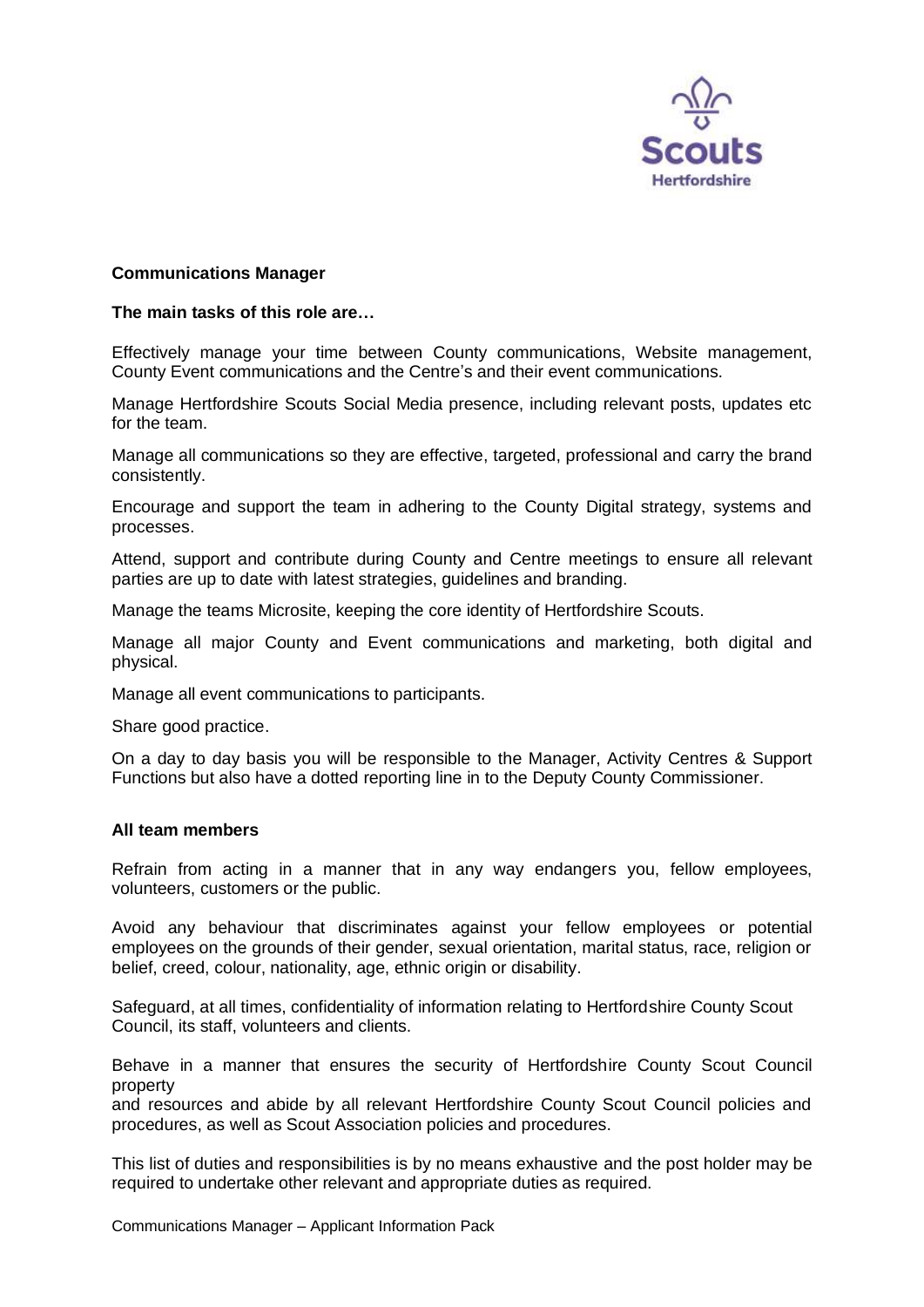

#### **Person Specifications:**

We are looking for a creative individual who wants to make a real difference. Someone who takes pride in their work and delivers consistently high standard communications whether that's to a wide, small, internal or external audience. We would like someone who can make a real impact to the delivery of our Comms Strategy, particularly with a digital focus, who can see the bigger picture but also ensure even the smallest detail isn't overlooked. A working knowledge of Microsoft 360 and Adobe tools is essential and the more familiar you are with current social media platforms the better. So, whether you are an experienced Comms Manager looking for a new challenge, a Comms assistant seeking a career progression or a graduate wanting your first role, with the right knowledge, skills and experiences we would be eager to hear from you.

#### **Knowledge:**

|                | Understanding the challenges of the voluntary sector                        | D |
|----------------|-----------------------------------------------------------------------------|---|
|                | Experience of working with young people and/community work                  | D |
|                | Experience of working in the Scout or Guide movements as an adult           | D |
| <b>Skills:</b> |                                                                             |   |
|                | Excellent written and oral communications skills                            | E |
| $\bullet$      | Effectively provide advice and guidance to others                           | E |
|                | Plan, manage and monitor own tasks and time effectively                     | Е |
|                | Able to relate with adults and young people in a variety of settings        | D |
|                | Good working knowledge of Microsoft Office 365 tools                        | Е |
|                | Good working knowledge of Adobe Creative Tools, Canva or similar            | Е |
|                | Working knowledge of Wix, Zoho Campaigns and Jotforms,                      | D |
|                | An eye for a good photo                                                     | E |
|                | Able to produce engaging and creative content (written, images, videos etc) | Е |
|                | Represent Scouting, the County & the Centres to a wide variety of clients   | Е |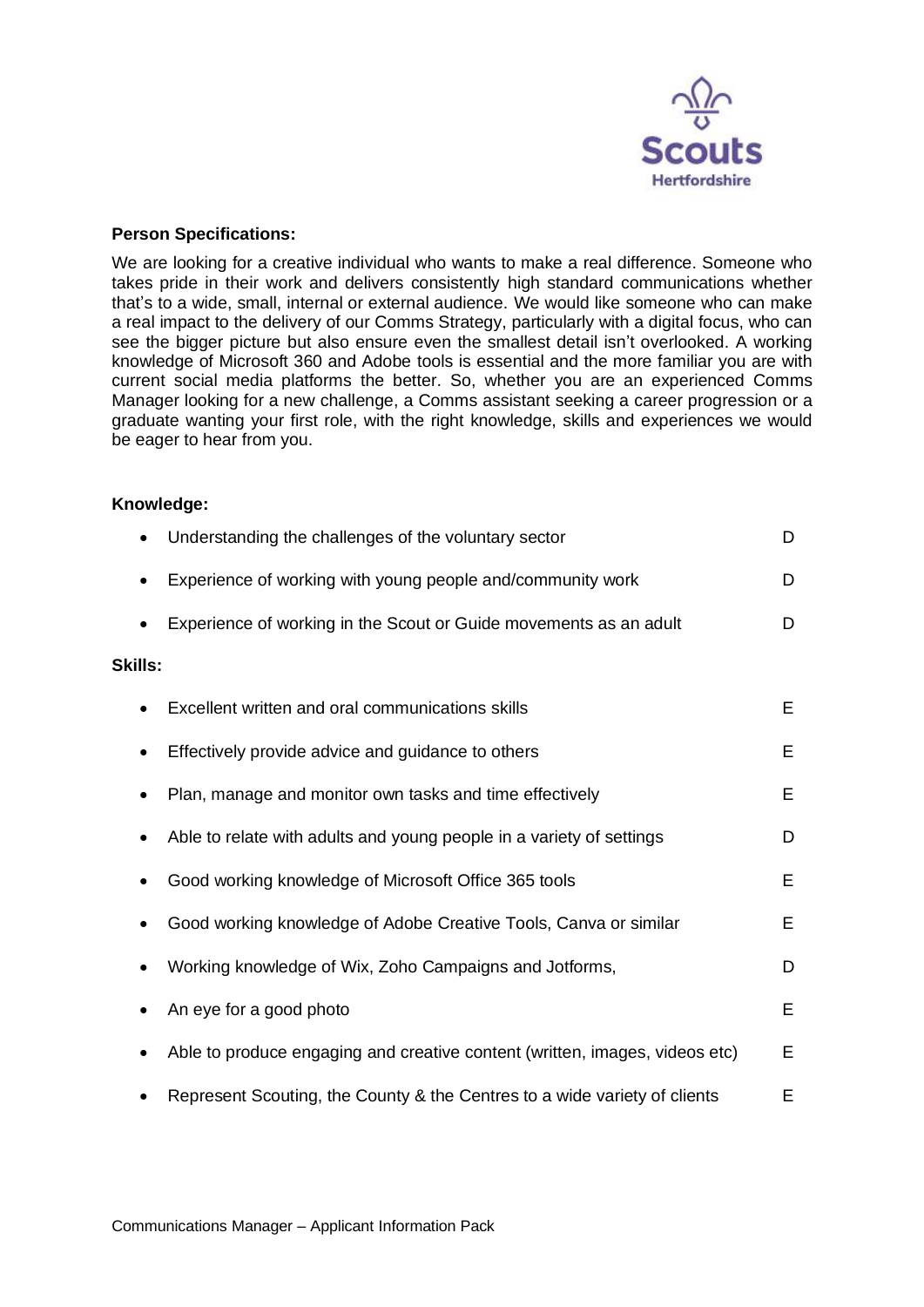

## **Experience:**

|           | Experience of publishing social media content across platforms on behalf of an<br>organisation for communication purposes, including Instagram, TikTok, Facebook |    |  |
|-----------|------------------------------------------------------------------------------------------------------------------------------------------------------------------|----|--|
|           |                                                                                                                                                                  |    |  |
|           | and Twitter                                                                                                                                                      | E. |  |
|           | Experience of working in the Corporate Communications/Marketing Industry                                                                                         | D  |  |
| $\bullet$ | Previous experience of a similar role                                                                                                                            | D. |  |
| $\bullet$ | A knowledge of scouting and/or education settings                                                                                                                | D. |  |
|           | Have a proven record of being customer focused                                                                                                                   | F. |  |
|           | Have previous experience of the outdoor activity environment                                                                                                     | D  |  |

## **Qualities and values**

| $\bullet$ | Understanding, acceptance & demonstration of fundamental values of Scouting E      |    |
|-----------|------------------------------------------------------------------------------------|----|
| $\bullet$ | Understanding of the value and importance of informal education; especially in the |    |
|           | outdoors                                                                           | F. |
| $\bullet$ | Are a team player                                                                  | E. |
| $\bullet$ | Are committed to continuing professional and personal development                  | E. |
|           | Enjoy working with people from all ages and backgrounds                            | E. |
| $\bullet$ | Are prepared to wear centre uniform                                                | E. |

 $E = E$ ssential HD = Highly Desirable D = Desirable